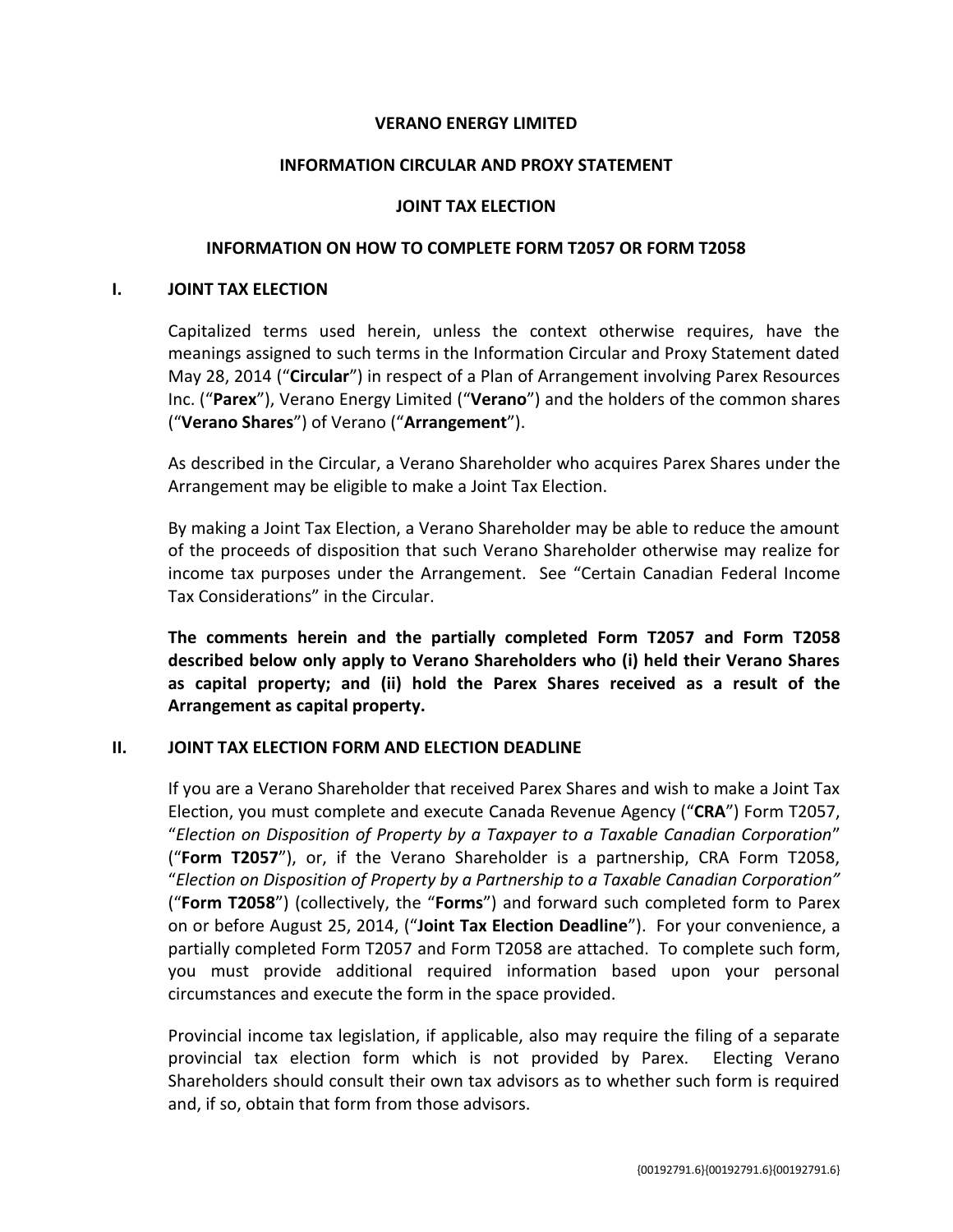**Parex will not make a Joint Tax Election with a particular Verano Shareholder unless it receives from that Verano Shareholder a properly completed Form T2057 or Form T2058 on or before the Joint Tax Election Deadline. A Form T2057 or Form T2058 is not properly completed unless it is completed in accordance with these instructions. It is your responsibility to ensure that the form is received by Parex on or before the Joint Tax Election Deadline.**

**The comments herein with respect to the completion and filing of the Forms are for general assistance only. Verano Shareholders wishing to make a Joint Tax Election should consult their own tax advisors.**

## **III. COMPLETING THE FORMS**

You should carefully review the instructions set forth on the attached Forms and select the form that is applicable to you. You also should review the following instructions which are intended to provide further guidance in respect of completing the attached Forms. Note that all references below are to the partially completed Form T2057 unless stated otherwise.

- 1. You will need to complete the taxpayer (transferor) information section on page 1 by printing the following information in the appropriate boxes:
	- (a) your name;
	- (b) your social insurance number (if you are an individual), business number (if you are a corporation or trust) or partnership identification number on Form T2058 (if you are a partnership);
	- (c) your address (including postal code);
	- (d) your taxation year that includes June 25, 2014, being the date upon which your Verano Shares were disposed of pursuant to the Arrangement (if you are an individual or a trust other than a testamentary trust, your taxation year generally will be from January 1 to December 31); and
	- (e) your tax services office, which is the location where your income tax return is usually filed.
- 2. You will have to answer questions 5 and 6(b) on page 2 in respect of your Verano Shares. The answer to this question is unique to you and should be confirmed with your tax advisor.
- 3. You will need to complete the "Paid-up capital of shares transferred" box on page 2 in respect of your Verano Shares (*i.e.*, the paid-up capital per Verano Share multiplied by the number of Verano Shares). Parex has been advised by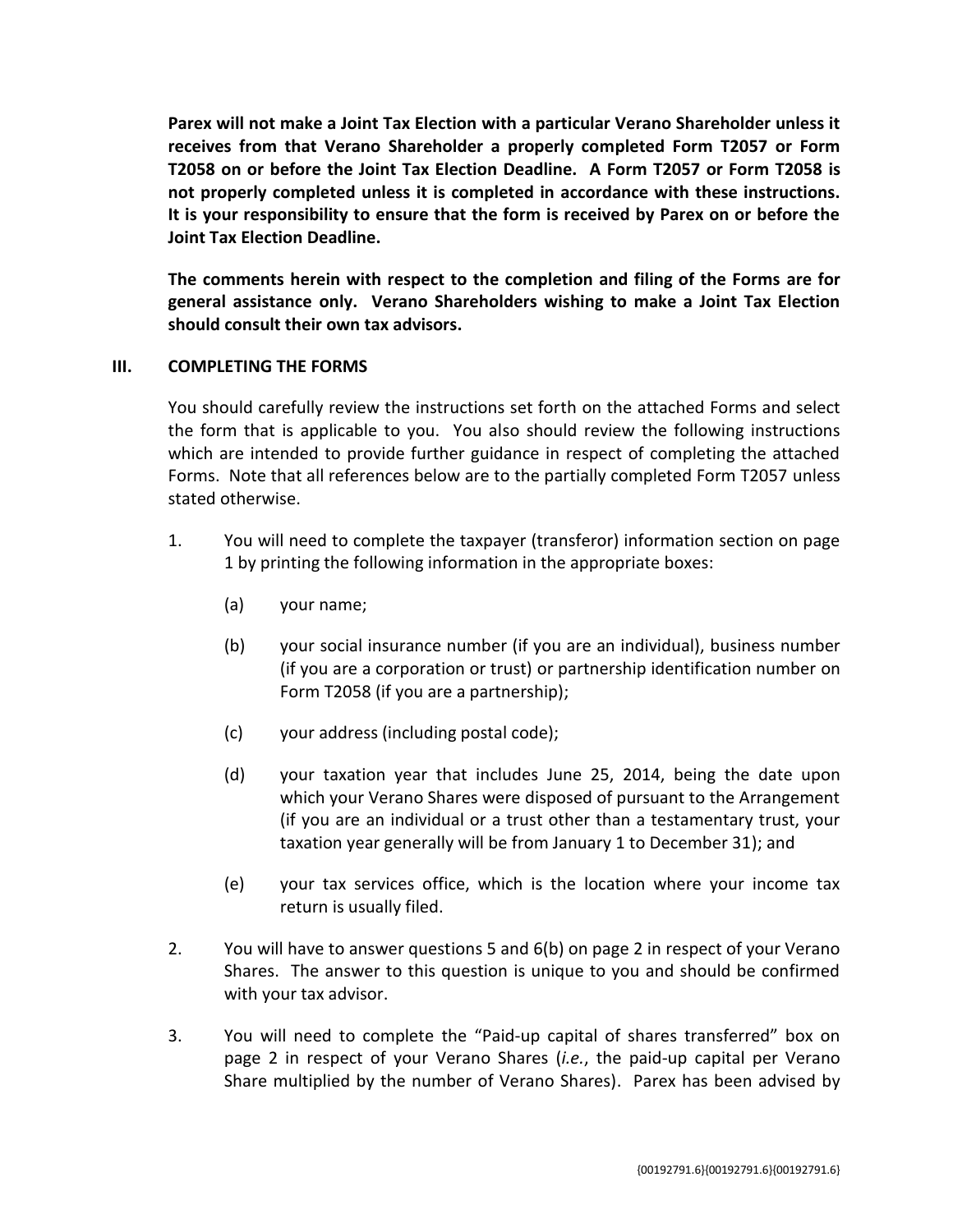Verano that the paid-up capital of each Verano Share as of closing of the Arrangement is \$1.92.

- 4. You will need to include the number of Parex Shares received in the "Number of shares transferor received" box on page 2 under the heading "Description of shares received".
- 5. You will need to complete the "Paid-up capital" box on page 2 under the heading "Description of shares received". The paid-up capital of the Parex Shares received generally should be the amount (if any) by which the Agreed Amount (discussed below) exceeds \$0.42 cash per Verano Share.
- 6. You will need to insert the number of Verano Shares disposed of on page 3. Insert this number immediately before "Common Shares of Verano Energy Limited" on page 3 in the row titled "Capital Property Excluding Depreciable Property" in the column titled "Description" in respect of the column titled "Property Disposed Of".
- 7. You will need to complete the "Fair Market Value" box on page 3 in respect of your Verano Shares, located in the row titled "Capital Property Excluding Depreciable Property" in respect of the column titled "Elected Amount Limits". The fair market value of a Verano Share as of closing of the Arrangement may be equal to the fair market value of the consideration paid under the Arrangement for each Verano Share, being \$0.42 cash plus 0.0763 of a Parex Share. Based upon the five day weighted average closing trading price of a Parex Share on the Toronto Stock Exchange as of closing of the Arrangement, being \$12.71, the implied fair market value of a Verano Share as of closing of the Arrangement is \$1.3898.
- 8. You will need to complete the "A" box on page 3 in respect of your Verano Shares, located in the row titled "Capital Property Excluding Depreciable Property" in respect of the column titled "Elected Amount Limits". This will be the adjusted cost base ("**ACB**") to you of your Verano Shares. The ACB of your Verano Shares is unique to you and should be confirmed with your tax advisor.
- 9. You will need to complete the "Agreed Amount B" box on page 3 in respect of your Verano Shares, located in the row titled "Capital Property Excluding Depreciable Property". The "Agreed Amount" cannot be less than the Cash Consideration received for your Verano Shares or more than the fair market value of your Verano Shares. The "Agreed Amount" also may not be less than the lesser of the fair market value of your Verano Shares and the ACB to you of your Verano Shares.
- 10. You will need to complete the "Amount to be reported B-A" box on page 3 in respect of your Verano Shares, located in the row titled "Capital Property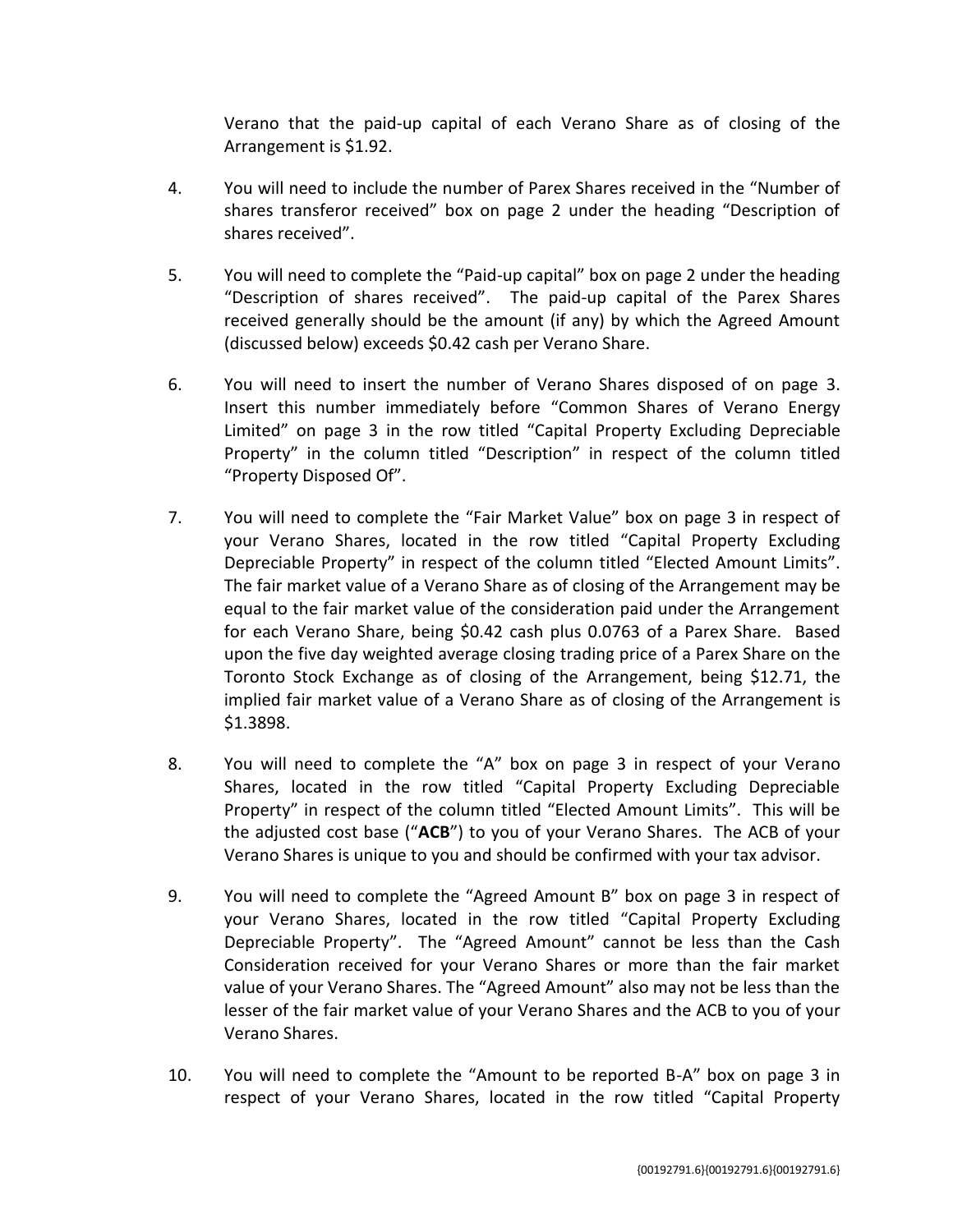Excluding Depreciable Property". The "Amount to be reported B-A" is the amount, if any, by which the "Agreed amount B" box amount exceeds the "A" box amount.

- 11. You will need to insert the Cash Consideration you received on page 3. This amount should be inserted in the "Non-share" box, located in the row titled "Capital Property Excluding Depreciable Property" in the column titled "Consideration Received".
- 12. You will need to insert the number of Parex Shares you received on page 3. This number should be inserted immediately before "Common Shares of Parex Resources Inc." in the row titled "Capital Property Excluding Depreciable Property" in the column titled "Share" in respect of the column titled "Consideration Received".
- 13. You will need to complete the "Fair Market Value of Total Consideration" box on page 3 in respect of the Cash Consideration and Parex Shares received in the row titled "Capital Property Excluding Depreciable Property" in the column titled "Consideration Received". Based upon the five day weighted average closing trading price of a Parex Share on the Toronto Stock Exchange as of closing of the Arrangement, being \$12.71, the implied fair market value of the total consideration received for each Verano Share is \$1.3898.
- 14. You will need to complete the "Election and Certification" section at the bottom of Page 3. You (or an authorized person) will need to sign on the line labelled "Signature of Transferor of Authorized Officer or Authorized Person" and insert the date on which you sign the Election on the line titled "Date". If you are a partnership, unless all the partners have authorized someone in writing to sign the Form T2058 for them, all partners must sign the Form T2058.
- 15. If you are an authorized person acting on behalf of a Verano Shareholder, you must attach to the completed Forms a copy of the agreement authorizing you to act on behalf of the Verano Shareholder.